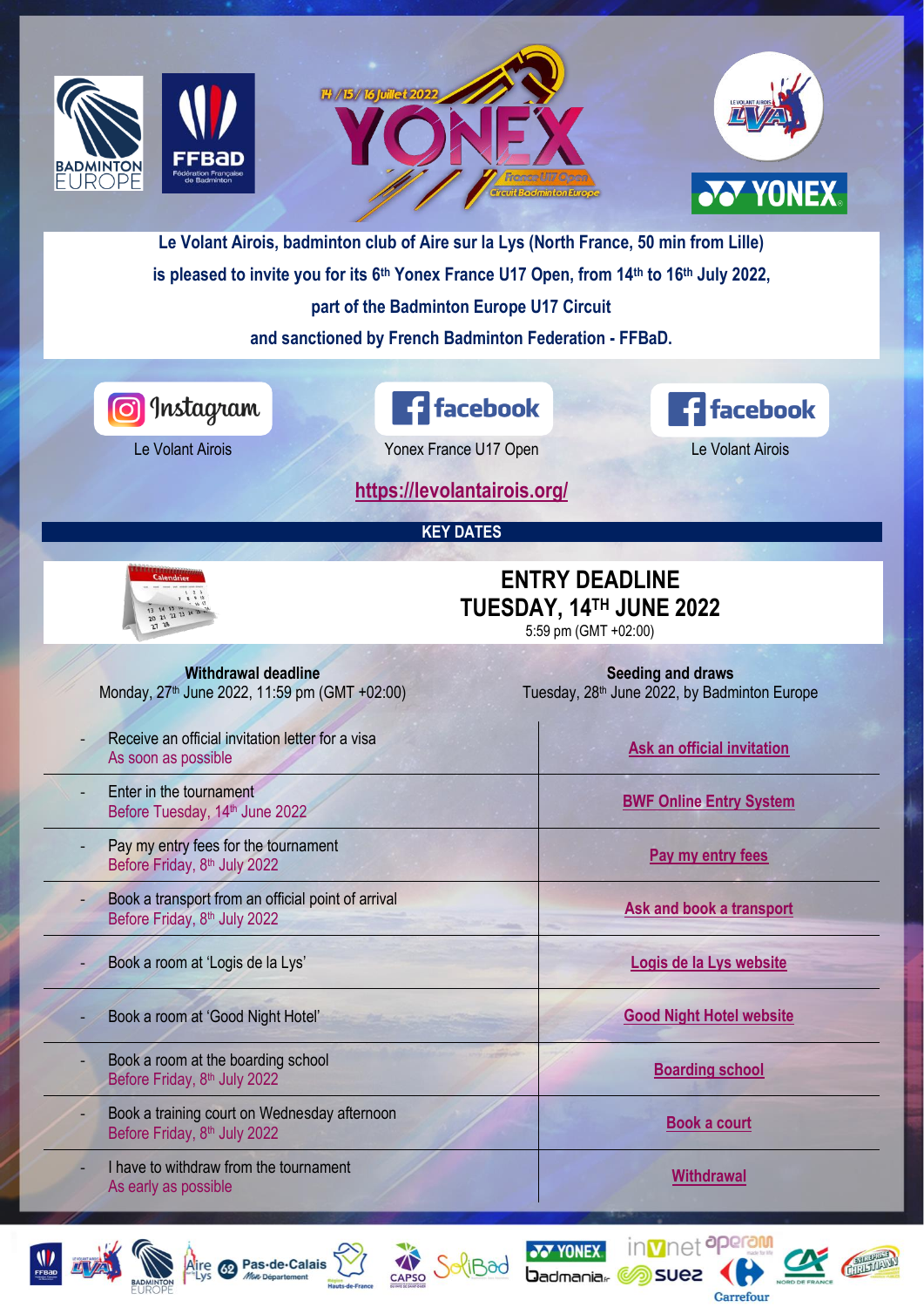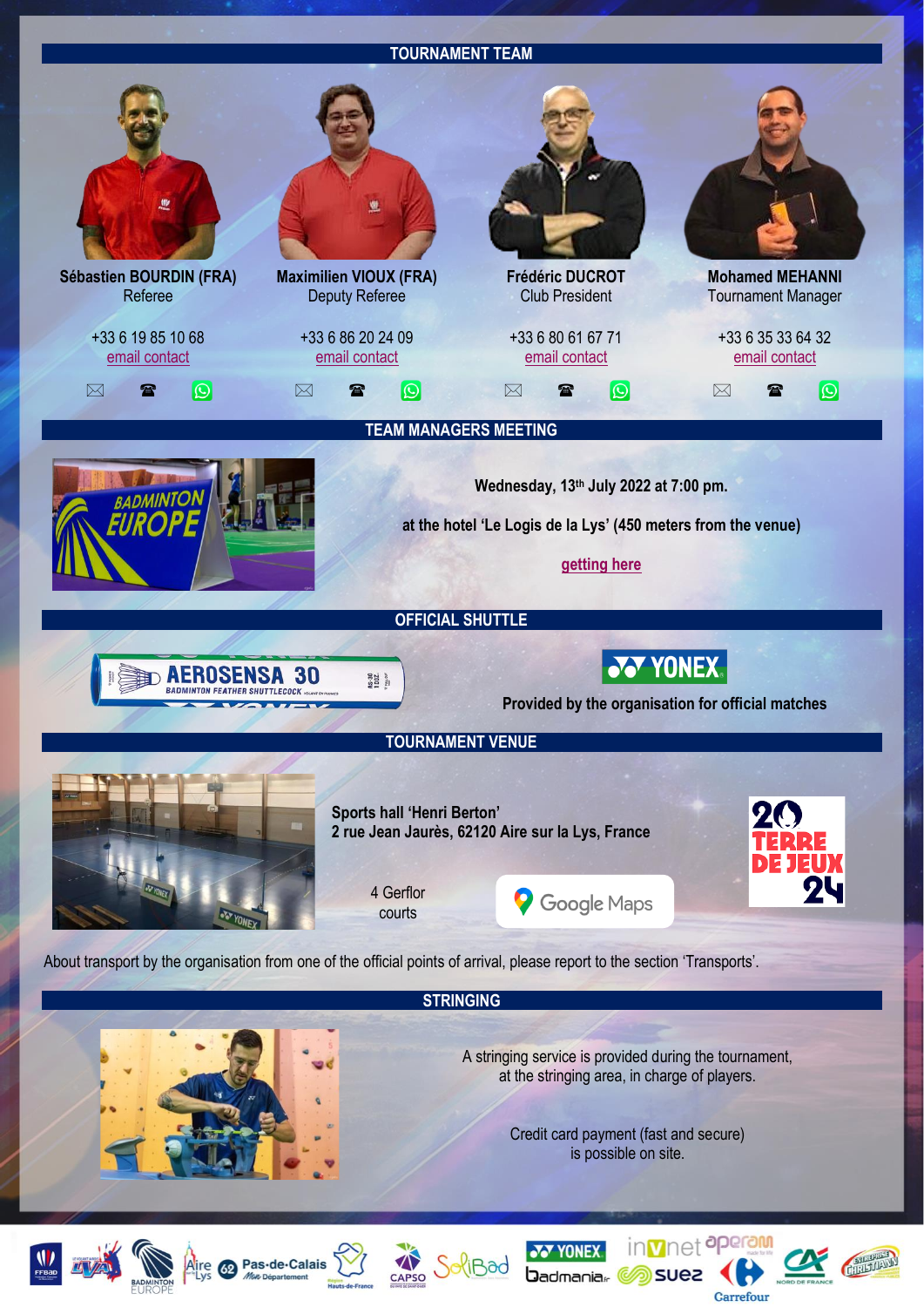#### **TRAINING COURTS**

**Sessions of 30 min between 4:00 pm to 8:00 pm. With reservations prior. Shuttles are not provided.**

Courts will be allocated in accordance with reservations. We count on your collaboration so that a maximum of players can benefit from it, in respect of the schedule time.



**[I NEED A PRACTICE COURT](https://levolantairois.org/yonex-france-u17-open-practice-court/)**

**PRIZES**

Trophies and practical prizes for every winner & runner-up.

Every prize-giving will take place on Saturday 16<sup>th</sup> July, after every final.



# **EVENTS AND SCHEDULE**

Tournament for U17 players, born in 2006 or later.

Knockout system for all disciplines. A player can enter in the 3 disciplines: single, double and mixed.

**All entries must be made by using the BWF Online Entry System, before Tuesday, 14th June 2022.**

|           | <b>Players/pairs</b><br>maximum | Wednesday,<br>13th July 2022<br>4:00 pm to 8:00 pm | Thursday,<br>14th July 2022<br>9:00 am to 10:00 pm | Friday,<br>15th July 2022<br>9:00 am to 8:00 pm | Saturday,<br>16th July 2022<br>9:00 am to 3:00 pm |
|-----------|---------------------------------|----------------------------------------------------|----------------------------------------------------|-------------------------------------------------|---------------------------------------------------|
| <b>MS</b> | 64                              |                                                    | <b>R64</b>                                         | R32 - R16 - QF                                  | SF - Final                                        |
| <b>WS</b> | 64                              | <b>Training sessions</b>                           | <b>R64</b>                                         | R32-R16-QF                                      | SF - Final                                        |
| <b>MD</b> | 32 <sub>2</sub>                 |                                                    | R32 - R16                                          | QF - SF                                         | Final                                             |
| <b>WD</b> | 32 <sup>2</sup>                 | by reservation only                                | R32 - R16                                          | QF - SF                                         | Final                                             |
| <b>XD</b> | 48                              | here                                               | R64 - R32                                          | <b>R16 - QF</b>                                 | SF - Final                                        |



# **[BWF ONLINE ENTRY SYSTEM](https://bwf.tournamentsoftware.com/tournament/556C144E-B9BC-4CFD-B9F2-7CE2E356AEC0)**

"In accordance with regulation § 9.2 and § 9.3 in BWF Statutes, Section 5.3.3.2: World Junior Ranking System, an event must contain at least 8 (eight) competitors in the first published version of the main draw. If the required number of competitors is not met in the first published version of the main draw, this particular event shall not count towards any ranking.

In accordance with regulation § 9.4 in BWF Statutes, Section 5.3.3.2: World Junior Ranking System, an event must contain at least 1 (one) entry from a Member other than the hosting Member in the first published version of the main draw. If an event does not contain at least 1 (one) entry from a Member other than the hosting Member in the first published version of the main draw, this particular event shall not count towards any ranking.

Badminton Europe is not liable for any costs incurred by third persons (players, coaches, umpires, team managers etc.) because of an event not having enough competitors to count for the rankings".

(Badminton Europe U17 Circuit, § 2.3, page 1)











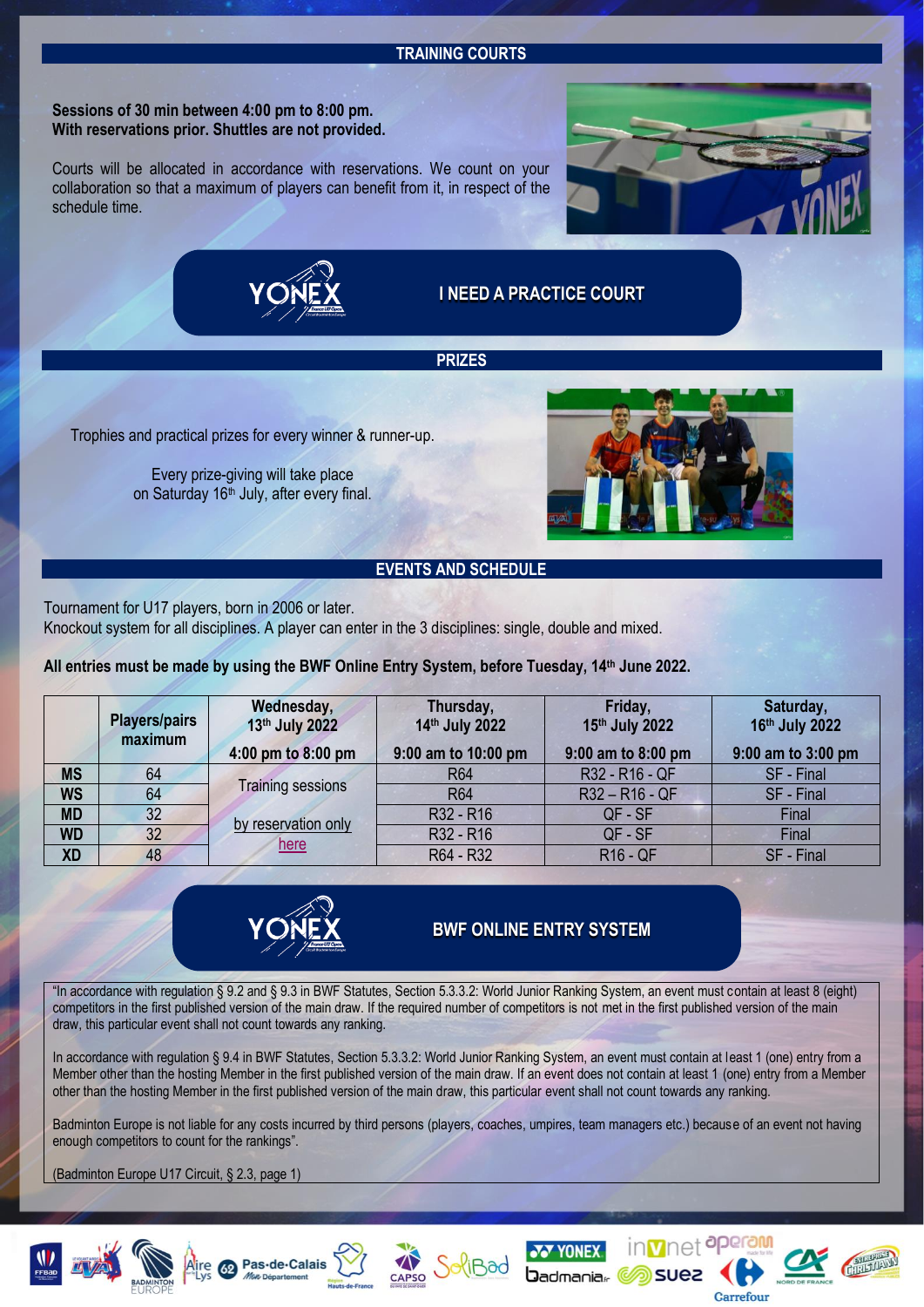| . .           | .                 |              |
|---------------|-------------------|--------------|
|               | <b>ENTRY FEES</b> |              |
|               |                   |              |
| <b>Single</b> | <b>Double</b>     | <b>Mixed</b> |
| € 34          | € 19              | € 19         |
| per player    | per player        | per player   |

All associations that have entered players will be contacted on the  $27<sup>th</sup>$  June 2022 to establish how entry fees will be paid.





# **All fees must also be paid before Friday 8th July 2022, for any players listed in main draw and not withdrawn before the deadline. Thanks in advance for understanding.**

# **[ENTRY FEES ONLINE PAYMENT](https://levolantairois.org/yonex-france-u17-open-payment-page/)**

#### COMPLIANCE WITH BEC U17 CIRCUIT REGULATIONS ABOUT ENTRY FEES

"The Member that enters a player/pair into a BEC U17 Circuit tournament is responsible for paying the entry fees for that player / pair. The entry fees become due if a player is entered and has not been withdrawn when the entry deadline passes. It is recommended that the entry fees are paid by bank transfer, but the organisers can accept cash payments at tournaments (§ 12.1, page 7).

The entry fees will not be refunded in the case of a withdrawal. For all the withdrawn players, the organisers can invoice the entry fee to the relevant Member".

(Badminton Europe U17 Circuit Regulations, § 12.1 and 12.2, page 7).

COMPLIANCE WITH GENERAL COMPETITIONS REGULATIONS

"In making or authorising entries, the Member concerned is reconfirming its acceptance, and acceptance by the players being entered, of the BWF's regulations and Disciplinary processes".

(BWF Statues, Section 5.1, General Competitions Regulations, § 7.9, page 20).

# **MEDICAL SERVICE**

A first aid person and physiotherapist service (free of charge) will be available at the venue.

# **INSURANCE**

The organisation declines responsibility and doesn't cover costs for possible injuries or other damages. Every player or member of a delegation have to be insured for all costs incurred, including hotel fees, travel expenses and medical care.

#### **VISAS**

If you need to arrange a visa for arriving in France for the tournament, please fill out the following online form. Please consider the fact that arranging a visa can take some time, so please do not hesitate to contact us in advance.



**[I NEED AN OFFICIAL INVITATION LETTER](https://levolantairois.org/yonex-france-u17-visas/)**

"After entering 1 (one) or more players in the tournament, it is the Member's responsibility to secure visas for their players - if this is needed. Members must make sure that visa applications are made early enough"

(Badminton Europe U17 Circuit Regulations, § 11.2 and 11.3, page 7).











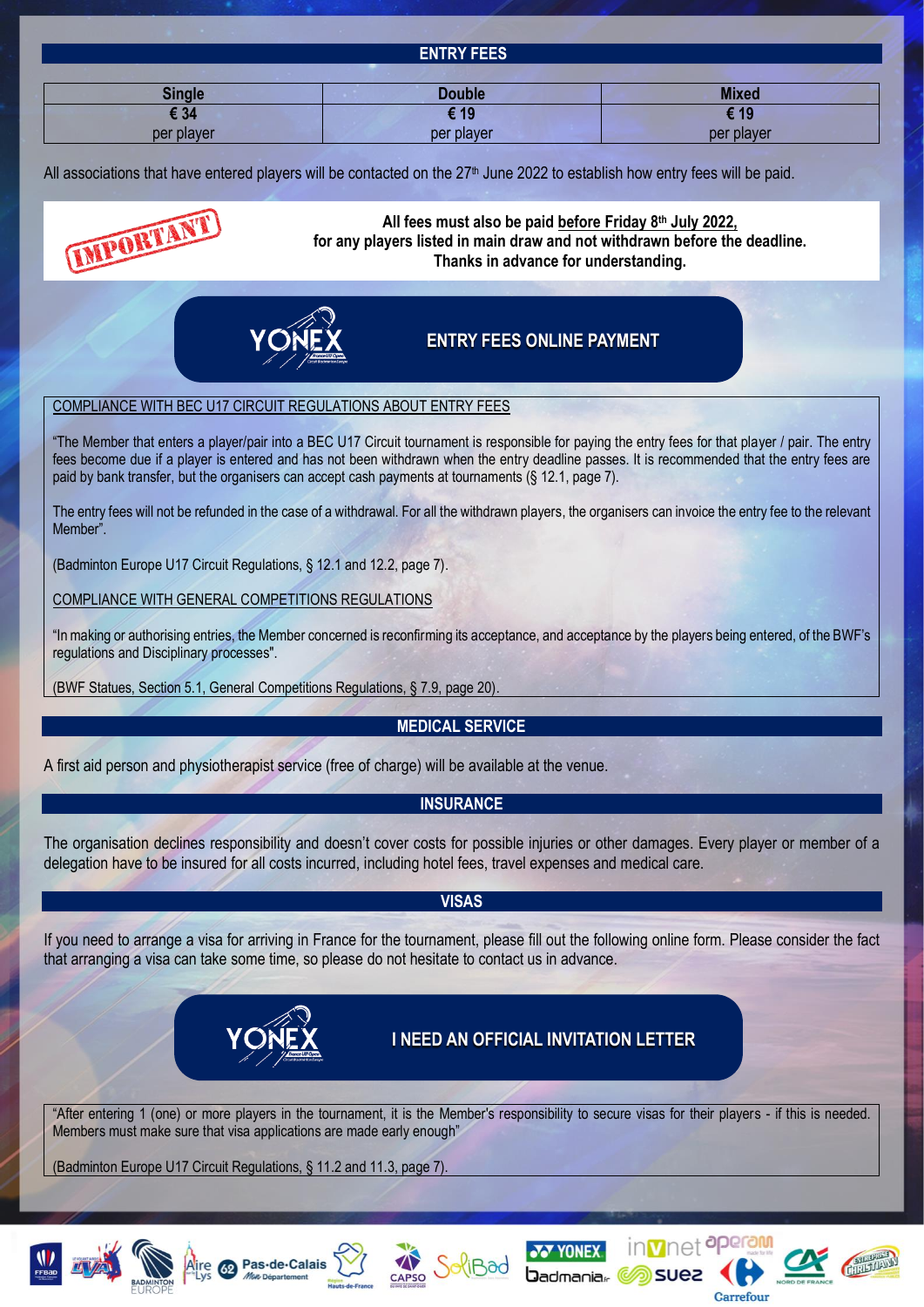# **TRANSPORTS**

2 official points of arrival are covered by shuttles provided by the organisation:



**Lille Europe train station**

50 min from the venue

**€ 20** per person and journey **€ 10** per person and journey



**Hazebrouck train station**

20 min from the venue



If you arrive at Lille-Lesquin airport, bus shuttles to Lille Flandres are available (**[getting here](https://www.lille.aeroport.fr/getting-to-the-airport/shuttle/)**).

Arriving at Lille Flandres from the airport or by train, you may join us at Lille Europe by walk (450 meters between the train stations) or take a regional train to Hazebrouck (35 min) where you can be supported by the organisation.



**Transport request deadline: Friday, 8th July 2022**

**After this deadline, we can't guarantee to provide you a shuttle service. Thanks in advance for understanding.**

# **COVID-19**

Le Volant Airois is not liable for any costs incurred by third persons because of a cancellation of a tournament. Should the event be cancelled with short notice by the French authorities, due to the Covid-19 situation, le Volant Airois will not be liable for any cost related to travelling or accommodation made by players / officials for this event.

It is strongly recommended that all participants book all travels and rooms with a cancellation insurance / option.

For more information about the situation in France, please visit:

- **[Restrictions & requirements in France](https://www.diplomatie.gouv.fr/en/coming-to-france/coming-to-france-your-covid-19-questions-answered/)**
- **[Conditions to enter in France](https://www.interieur.gouv.fr/covid-19-international-travel)**

# **CATERING AND MEALS**

Our volunteers will welcome you during the tournament, from Wednesday evening onwards: hot and cold meals, soft drinks, coffee, tea, candy, cereals bars will be served.

Catering cards for sale ( $\epsilon$  10 or  $\epsilon$  20) from Wednesday evening onwards at the venue. The remaining credit can be refunded at the end of the tournament.

Near to the venue, restaurants and a Carrefour supermarket are available.

If a packed meal is needed for your return, please ask us at the club house on Friday.













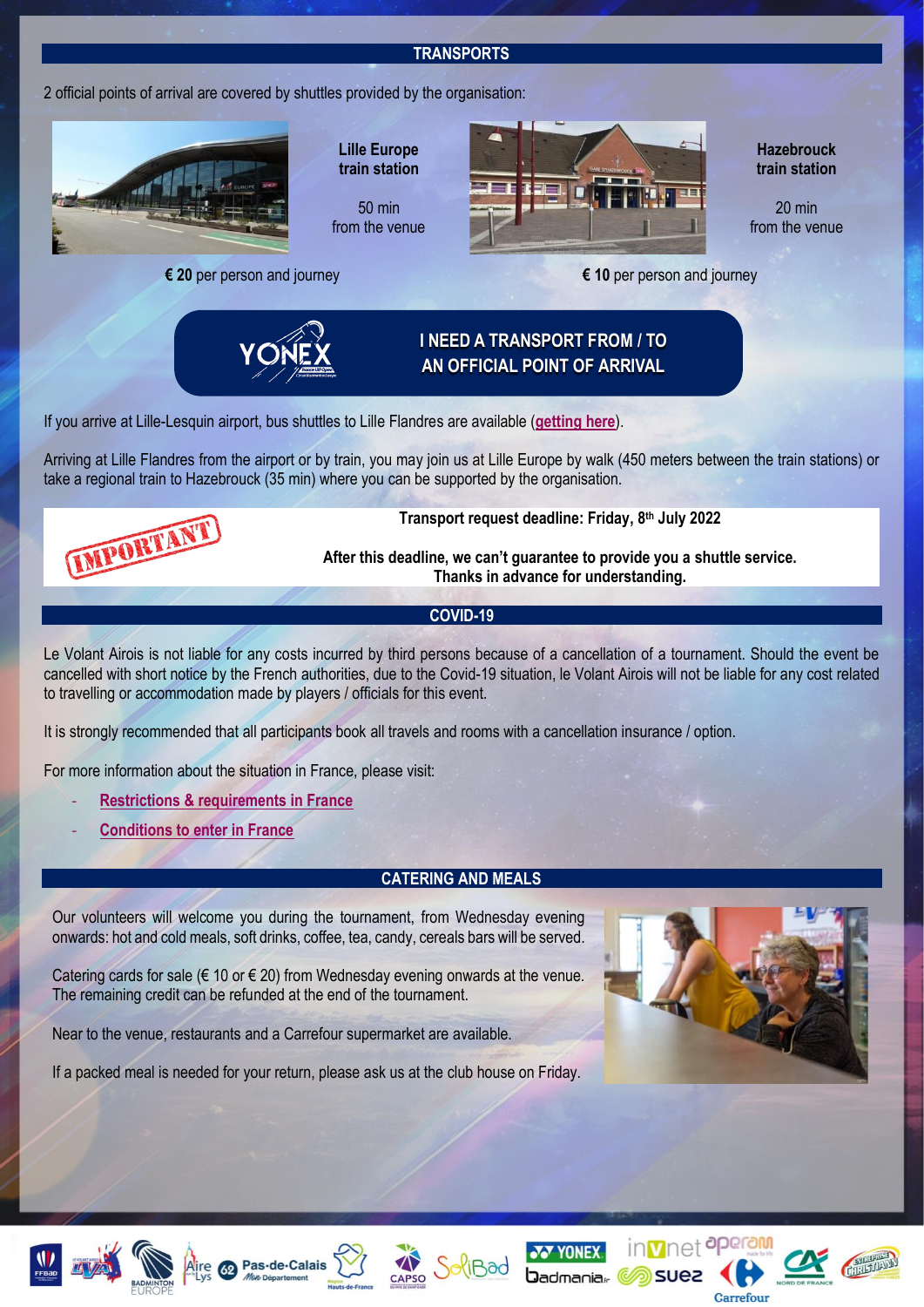# **ACCOMMODATION**



Rates per night and room: € 57 (single room) - € 84 (double or twin room) - € 101 (triple room). Including breakfast and taxes.

Booking with the hotel directly, within the limits of available prices and rooms.



Rates per night and room: € 43 (single room) / € 45 (double, twin or triple room). Taxes non-included. Tax: € 0.60 € per person and per night. Breakfast: € 5.50 per person.

Booking with the hotel directly, within the limits of available prices and rooms.



Boarding school of the high school - managed by Fight 1 rue de Bretagne, 62120 Aire sur la Lys 200 meters from Complexe Sportif Regional

Booking with the organisation. Including breakfast at the venue (8:00 to 10:00 am)

Rates per night and per person: € 20. Bed dorms, between 1 and 3 persons per room. 1 floor for ladies, 1 floor for men.

Booking with the organisation, within the limits of available rooms



**[BOOK A ROOM AT THE BOARDING SCHOOL](https://levolantairois.org/yonex-france-u17-open-accommodation/)**

suez



.